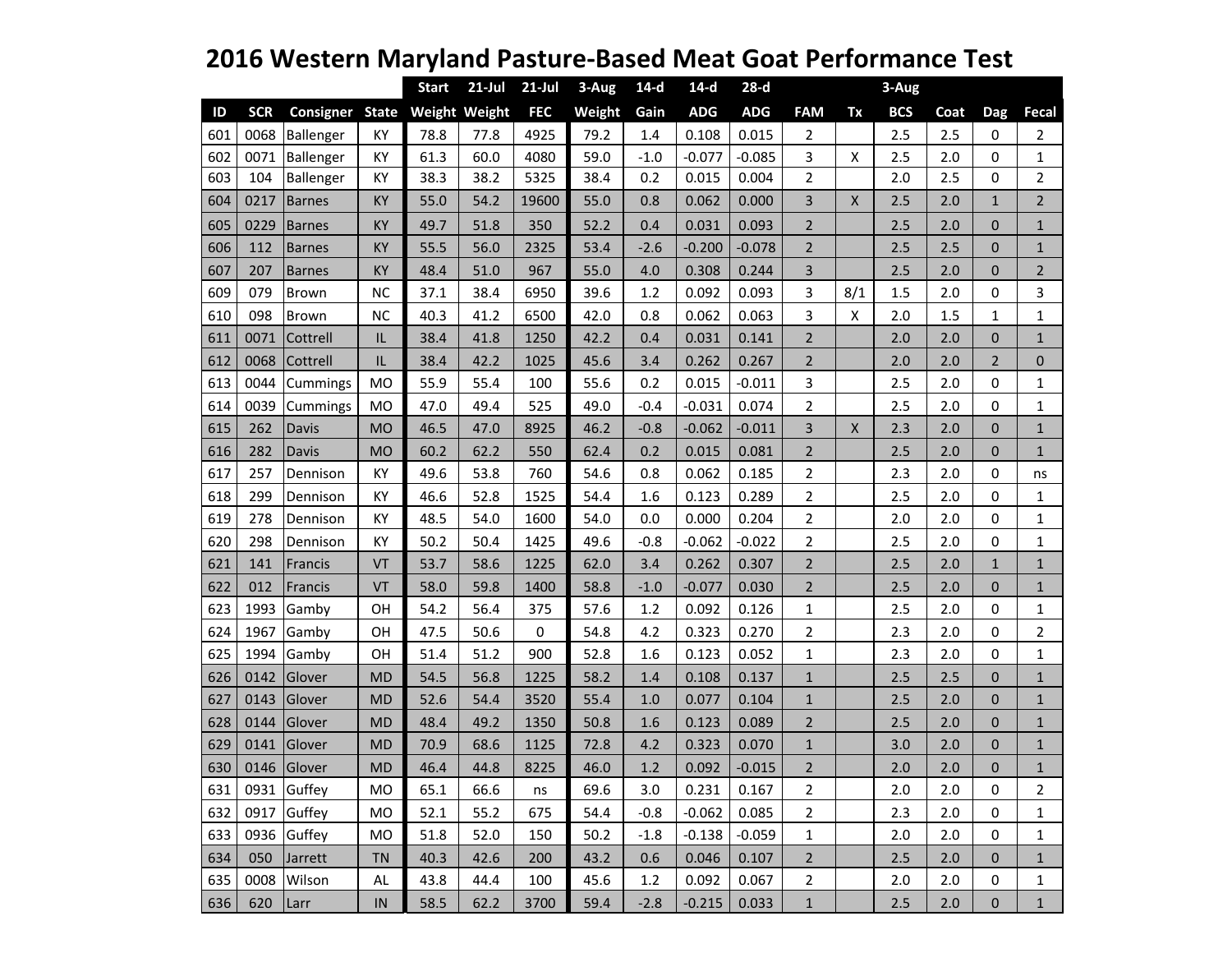|     |            |                        |           | <b>Start</b> | $21$ -Jul     | $21$ -Jul  | 3-Aug  | $14-d$       | $14-d$     | $28-d$     |                |    | $3-Aug$    |      |                |                |
|-----|------------|------------------------|-----------|--------------|---------------|------------|--------|--------------|------------|------------|----------------|----|------------|------|----------------|----------------|
| ID  | <b>SCR</b> | <b>Consigner State</b> |           |              | Weight Weight | <b>FEC</b> | Weight | Gain         | <b>ADG</b> | <b>ADG</b> | <b>FAM</b>     | Tx | <b>BCS</b> | Coat | <b>Dag</b>     | Fecal          |
| 637 | 630        | Larr                   | IN        | 55.3         | 60.2          | 1300       | 62.2   | 2.0          | 0.154      | 0.256      | $\overline{2}$ |    | 2.3        | 2.0  | 0              | $\overline{2}$ |
| 638 | 618        | Larr                   | IN        | 52.1         | 54.8          | 520        | 58.4   | 3.6          | 0.277      | 0.233      | $\overline{2}$ |    | 2.5        | 2.0  | $\mathbf{0}$   | $2^{\circ}$    |
| 639 | 726        | Loos                   | IL        | 60.0         | 66.8          | 1625       | 71.2   | 4.4          | 0.338      | 0.415      | $\mathbf 1$    |    | 2.8        | 2.0  | 0              | $\overline{2}$ |
| 640 | 721        | Loos                   | IL        | 62.6         | 64.0          | 5943       | 69.2   | 5.2          | 0.400      | 0.244      | $\mathbf{1}$   |    | 2.5        | 2.0  | 0              | $\mathbf{1}$   |
| 641 | 720        | Loos                   | IL        | 62.0         | 64.4          | 425        | 68.6   | 4.2          | 0.323      | 0.244      | $\overline{2}$ |    | 2.8        | 2.0  | 0              | $\mathbf{1}$   |
| 642 | 016        | Loyd                   | <b>NC</b> | 59.5         | 59.2          | 150        | 60.2   | 1.0          | 0.077      | 0.026      | $\mathbf{1}$   |    | 2.0        | 2.0  | $\mathbf{1}$   | $\mathbf{1}$   |
| 643 | 023        | Loyd                   | <b>NC</b> | 43.2         | 42.8          | 2975       | 47.8   | 5.0          | 0.385      | 0.170      | $\overline{2}$ |    | 2.0        | 2.0  | $\overline{0}$ | ns             |
| 644 | R083       | Maynard<br>Dishman     | <b>TN</b> | 49.9         | 47.2          | ns         | 45.6   | $-1.6$       | $-0.123$   | $-0.159$   | $\overline{2}$ |    | 2.0        | 2.0  | $\mathbf{1}$   | $\mathbf{1}$   |
| 645 | R049       | Maynard<br>Dishman     | <b>TN</b> | 44.6         | 48.8          | 625        | 51.4   | 2.6          | 0.200      | 0.252      | 2              |    | 2.3        | 2.0  | 0              | $\mathbf{1}$   |
| 646 | 113        | Mulhall                | KY        | 58.5         | 59.4          | 6000       | 55.2   | $-4.2$       | $-0.323$   | $-0.122$   | $\overline{2}$ |    | 2.0        | 2.0  | $\Omega$       | 3              |
| 647 | 117        | Mulhall                | KY        | 59.1         | 62.8          | 2075       | 67.8   | 5.0          | 0.385      | 0.322      | $\overline{2}$ |    | 2.5        | 2.5  | $\overline{0}$ | $\mathbf{1}$   |
| 648 | 3747       | Murphy                 | <b>NJ</b> | 66.9         | 69.6          | 100        | 74.8   | 5.2          | 0.400      | 0.293      | 1              |    | 2.3        | 2.0  | 0              | $\overline{2}$ |
| 649 | 4047       | Murphy                 | <b>NJ</b> | 59.9         | 62.6          | 75         | 68.8   | 6.2          | 0.477      | 0.330      | 2              |    | 2.5        | 2.0  | 0              | $\overline{2}$ |
| 650 | F200       | Murphy                 | <b>NJ</b> | 74.4         | 81.0          | 525        | 82.0   | 1.0          | 0.077      | 0.281      | $\mathbf{1}$   |    | 2.5        | 2.0  | 0              | $\mathbf{1}$   |
| 651 | F167       | Murphy                 | <b>NJ</b> | 56.0         | 59.0          | 0          | 59.8   | 0.8          | 0.062      | 0.141      | $\overline{2}$ |    | 2.5        | 2.0  | 0              | $\mathbf{1}$   |
| 652 | 1623       | <b>Nelson</b>          | <b>MD</b> | 46.4         | 49.4          | 114        | 49.4   | $\mathbf{0}$ | 0.000      | 0.111      | $\overline{2}$ |    | 2.5        | 2.0  | $\mathbf{0}$   | $\mathbf{1}$   |
| 653 | 1604       | Nelson                 | <b>MD</b> | 40.4         | 41.4          | 150        | 44.2   | 2.8          | 0.215      | 0.141      | $\overline{2}$ |    | 2.5        | 2.0  | $\Omega$       | $\mathbf{1}$   |
| 654 | 1610       | Nelson                 | <b>MD</b> | 49.6         | 52.8          | 700        | 55.6   | 2.8          | 0.215      | 0.222      | $\overline{2}$ |    | 2.5        | 2.0  | $\mathbf{1}$   | $\mathbf{1}$   |
| 655 | 0441       | Patrick                | KY        | 52.9         | 58.8          | 2675       | 59.4   | 0.6          | 0.046      | 0.241      | $\overline{2}$ |    | 2.5        | 2.0  | 0              | $\overline{2}$ |
| 656 | 0470       | Patrick                | KY        | 58.9         | 58.2          | ns         | 59.2   | 1.0          | 0.077      | 0.011      | 3              |    | 2.5        | 2.0  | 0              | $\mathbf{1}$   |
| 657 | 0450       | Patrick                | KY        | 54.3         | 50.4          | 12925      | 46.6   | $-3.8$       | $-0.292$   | $-0.285$   | 3              | X  | 1.5        | 2.0  | $\mathbf{1}$   | ns             |
| 658 | 1001       | Payne                  | OK        | 41.5         | 45.0          | 2350       | 44.8   | $-0.2$       | $-0.015$   | 0.122      | $\mathbf{1}$   |    | 2.0        | 2.0  | $\mathbf{1}$   | $\mathbf{1}$   |
| 659 | 1070       | Payne                  | OK        | 36.7         | 42.4          | 425        | 41.4   | $-1.0$       | $-0.077$   | 0.174      | $\overline{2}$ |    | 2.3        | 2.0  | $\Omega$       | $\mathbf{1}$   |
| 660 | 1244       | Payne                  | OK        | 42.7         | 40.6          | 6975       | 38.8   | $-1.8$       | $-0.138$   | $-0.144$   | $\overline{2}$ |    | 2.0        | 2.0  | $\Omega$       | $\mathbf{1}$   |
| 661 | 1611       | Peters                 | <b>NC</b> | 41.9         | 43.0          | 300        | 44.4   | 1.4          | 0.108      | 0.093      | 2              |    | 2.0        | 2.0  | 0              | $\mathbf{1}$   |
| 662 | 1639       | Peters                 | <b>NC</b> | 54.3         | 54.6          | 575        | 60.2   | 5.6          | 0.431      | 0.219      | $\overline{2}$ |    | 2.0        | 2.0  | 0              | $\mathbf{1}$   |
| 663 | 1609       | Peters                 | <b>NC</b> | 43.6         | 43.0          | 800        | 44.2   | $1.2\,$      | 0.092      | 0.022      | $\mathbf{1}$   |    | 2.0        | 2.0  | 0              | $\mathbf{1}$   |
| 664 |            | 1603 Peters            | NC.       | 47.0         | 48.2          | 125        | 47.6   | $-0.6$       | $-0.046$   | 0.022      | 2              |    | 2.0        | 2.0  | 0              | 1              |
| 665 | 1649       | Pinneo                 | <b>KS</b> | 60.5         | 61.2          | 3200       | 63.8   | 2.600        | 0.200      | 0.122      | $2^{\circ}$    |    | 2.5        | 2.0  | $\mathbf{0}$   | $\mathbf{1}$   |
| 666 | 1865       | Pinneo                 | <b>KS</b> | 44.7         | 45.6          | 33         | 43.6   | $-2.000$     | $-0.154$   | $-0.041$   | $\mathbf{1}$   |    | 2.3        | 2.0  | 0              | $\mathbf{1}$   |
| 667 |            | 1723 Pinneo            | <b>KS</b> | 51.9         | 51.8          | 475        | 53.2   | 1.400        | 0.108      | 0.048      | $\overline{2}$ |    | 2.3        | 2.0  | 0              | $\mathbf{1}$   |
| 668 |            | 0027 Pritchett         | AL        | 47.2         | 47.0          | 1600       | 47.2   | 0.2          | 0.015      | 0.000      | 2              |    | 2.3        | 2.0  | 0              | 2              |
| 669 |            | 0026 Pritchett         | AL        | 54.5         | 57.4          | 3750       | 58.8   | 1.4          | 0.108      | 0.159      | 1              |    | 2.5        | 2.0  | 0              | 1              |
| 670 |            | 0007 Purich            | VT        | 41.0         | 45.8          | 175        | 45.8   | $\mathbf{0}$ | 0.000      | 0.178      | $\overline{2}$ |    | 2.5        | 2.0  | $\mathbf{0}$   | $\mathbf{1}$   |

## **2016 Western Maryland Pasture-Based Meat Goat Performance Test**